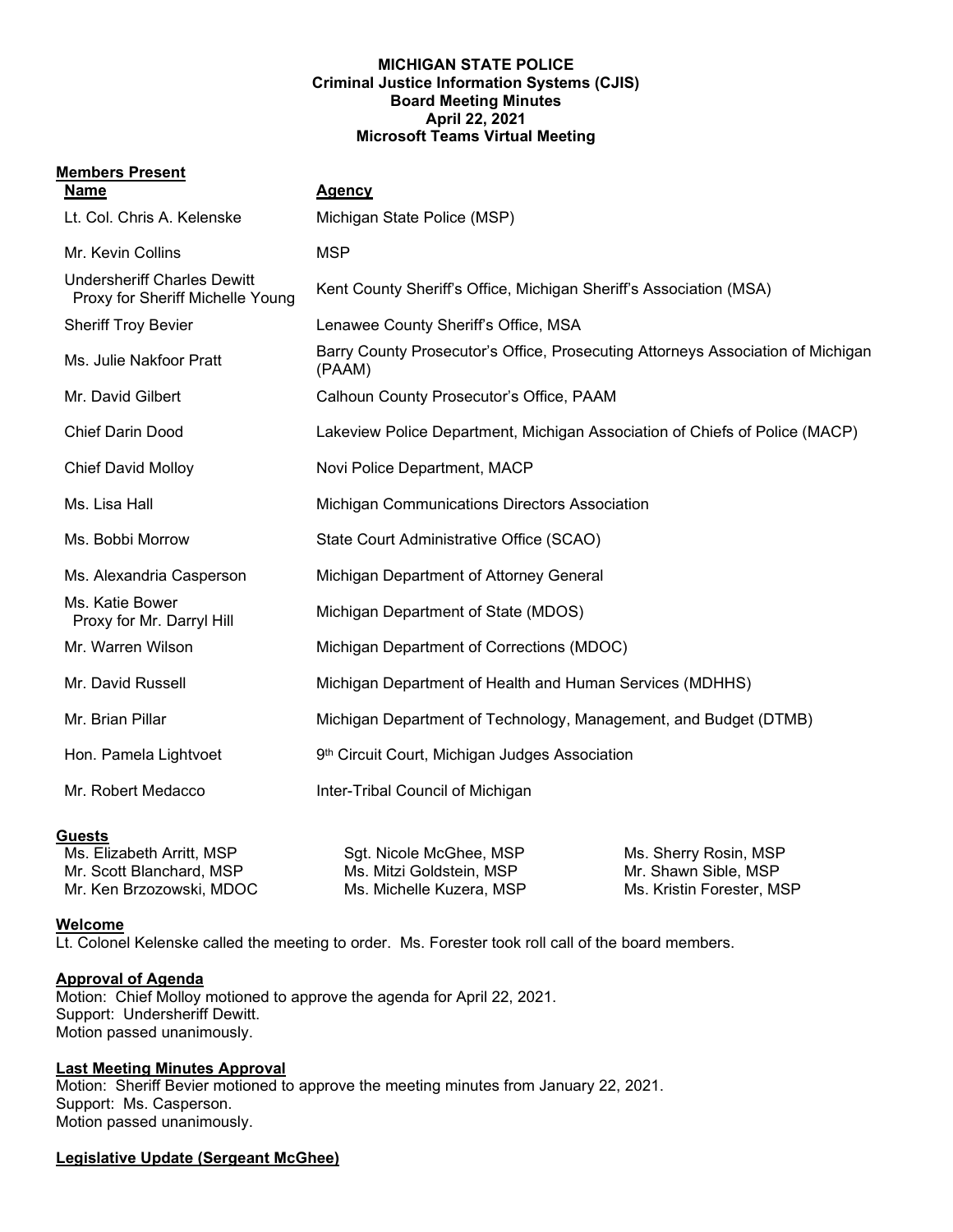House Bills 4219 and 4220 - OWI Set Aside

- Provides for the setting aside of a single OWI 1st Conviction. Bills are tie-barred to House Bills 4308 and 4309 (.08 BAC sunset elimination).
	- $\circ$  Lt. Colonel Kelenske: Why is this a sunsetting item? Sergeant McGhee: This has been sunsetting for 10-plus years. There are senators that don't want to eliminate it completely. Michigan is the only state in the nation with a sunset.

House Bill 4239 - Vehicle Immobilization

• Eliminates the requirement that a vehicle be issued a temporary license plate while a violation of law committed by its driver is adjudicated.

Senate Bill 11 - CPL's under the EMA

- When under an executive order issued under the Emergency Management Act (EMA), requires county clerks to continue to process concealed pistol license (CPL) applications, provide CPL fingerprinting services, and provide CPL renewal PINs; and requires law enforcement agencies to provide CPL fingerprinting.
- House Bill 4174 Criminal Justice Data Collection
	- Seeks to establish uniform data collection and reporting system for courts and law enforcement.
- House Bill 4653 Child Abuse Registry (Wyatt's Law)
- Seeks to establish a registry for individuals convicted of a "child abuse offense."

House Bills 4091-4113 - Human Trafficking (HT)

• Allows for setting aside of criminal convictions on the grounds of being a victim of HT; establishes affirmative defenses; admissibility of other acts as evidence; qualifications of expert witnesses at trail; immunity for compelled testimony; modifies "prostitution" to "commercial sexual activity."

# **Sex Offender Registry (SOR) Update (Ms. Arritt)**

The SOR has been under legal challenges stemming from the 2006 Safety School Zone Implementation and amendments made in 2011, requiring the implementation of the tiering system and fees. In 2016, the United States Circuit Court Eastern District ruled that these were all ex post facto punitive punishment and couldn't retroactively apply to individuals convicted before April of 2011.

On April 7, 2020, Judge Cleland issued an injunction prohibiting the MSP from enforcing the Sex Offenders Registration Act (SORA). In December 2020, Governor Whitmer signed House Bill 5679 amending the SORA, which was effective March 24, 2021.

The SOR Unit is currently developing a new registration application called Michigan Sex Offender Registry (MSOR). Implementation is set for August 2021. The new system has more automation and safeguards for data accuracy. Additionally, court mandates and legislative updates will be easier and quicker to implement to maintain compliance.

### **Administrative Rules Update (Mr. Collins)**

The CJIS Administrative Rules became effective March 19, 2021. The updated rules are available on the LEIN website and several review sessions for the user community have been held.

Also, the committee has reviewed and made several changes to the Michigan Addendum to the Federal Bureau of Investigation Criminal Justice Information Services Security Policy. Now that the CJIS Administrative Rules are effective, the draft Michigan Addendum has been moved up the chain for approval.

# **Michigan Department of State Gender Change Language/Letter Motion (Lt. Colonel Kelenske)**

Judge Tabbey's update from Mr. Collins: Judge Tabbey is putting together a small group to answer the questions that came out of the previous meeting between MSP and MDOS. So far, Ms. Lisa Hall, Sheriff Bevier, Undersheriff Dewitt, and himself are participating. If anyone else would like to be involved, please send an email to Judge Tabbey directly.

MDOS contacted Lt. Colonel Kelenske to coordinate with MSA and MACP to have a meeting with MDOS and members of the transgender community. Lt. Colonel will contact MSA today and nominate Sheriff Bevier and Undersheriff Dewitt as representatives.

Ms. Hall: Any talk about the next phase with non-binary? Ms. Bower: Unable to speak on this issue. Lt. Colonel Kelenske will try to get a quick status when he talks to Darryl.